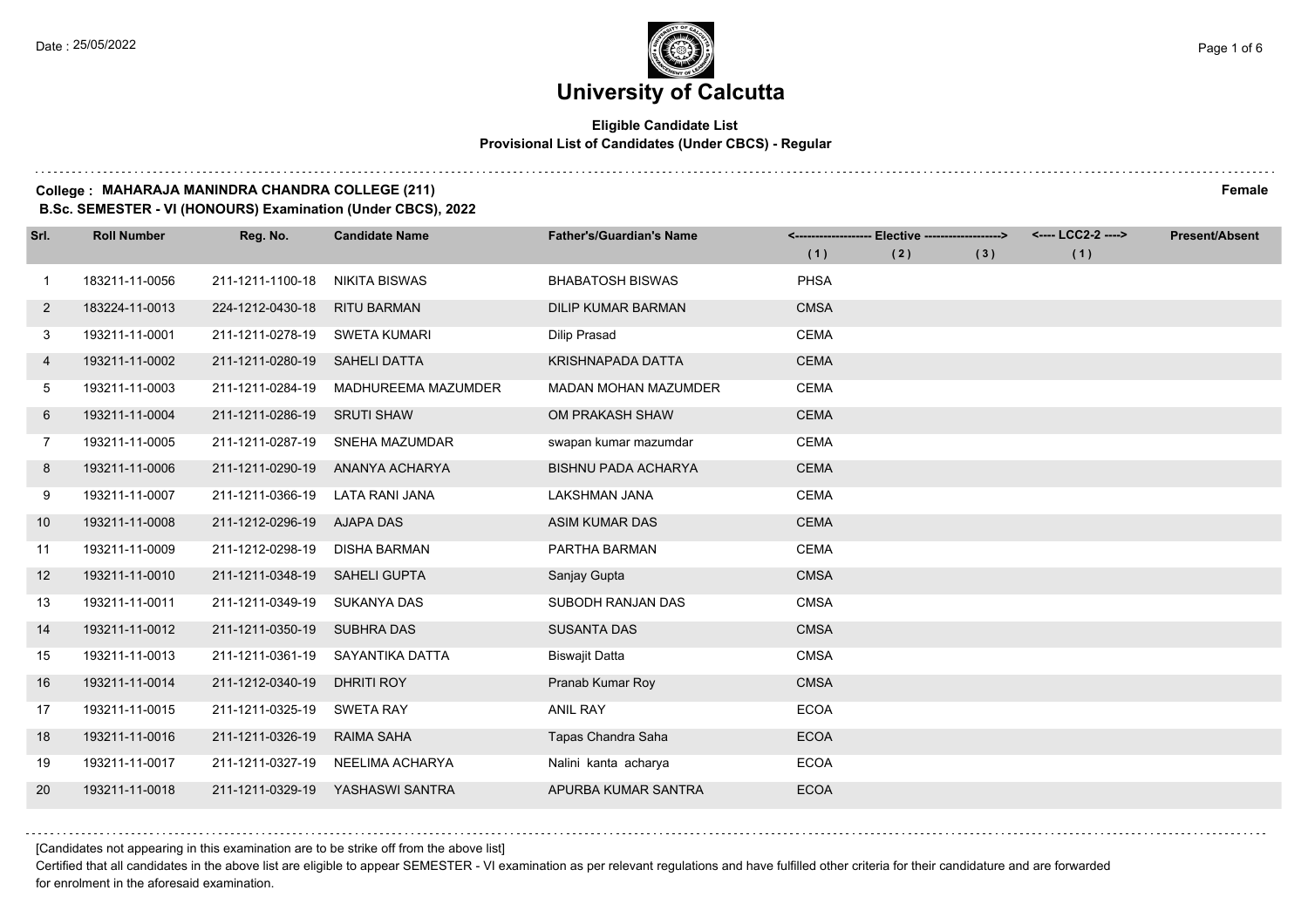### **Eligible Candidate List Provisional List of Candidates (Under CBCS) - Regular**

# **College : MAHARAJA MANINDRA CHANDRA COLLEGE (211) Female**

**B.Sc. SEMESTER - VI (HONOURS) Examination (Under CBCS), 2022**

| Srl. | <b>Roll Number</b> | Reg. No.         | <b>Candidate Name</b> | <b>Father's/Guardian's Name</b> | Elective -------------------> |     |     | <---- LCC2-2 ----> | <b>Present/Absent</b> |
|------|--------------------|------------------|-----------------------|---------------------------------|-------------------------------|-----|-----|--------------------|-----------------------|
|      |                    |                  |                       |                                 | (1)                           | (2) | (3) | (1)                |                       |
| 21   | 193211-11-0019     | 211-1211-0331-19 | ANKITA CHAKRABORTY    | AMAL CHAKRABORTY                | <b>ECOA</b>                   |     |     |                    |                       |
| 22   | 193211-11-0020     | 211-1211-0333-19 | <b>DEBARATI BERA</b>  | <b>DEBASIS BERA</b>             | <b>ECOA</b>                   |     |     |                    |                       |
| 23   | 193211-11-0021     | 211-1211-0373-19 | ANUSHKA SINHA         | <b>PRATIK SINHA</b>             | <b>ECOA</b>                   |     |     |                    |                       |
| 24   | 193211-11-0022     | 211-1211-0302-19 | DEBANJOLI KARMAKAR    | ASIS KARMAKAR                   | <b>MTMA</b>                   |     |     |                    |                       |
| 25   | 193211-11-0023     | 211-1211-0313-19 | SWAGOTASREE SARKAR    | <b>PRABIR SARKAR</b>            | <b>MTMA</b>                   |     |     |                    |                       |
| 26   | 193211-11-0024     | 211-1211-0314-19 | NANDINI GHOSH         | LATE NETAI GHOSH                | <b>MTMA</b>                   |     |     |                    |                       |
| 27   | 193211-11-0026     | 211-1211-0368-19 | DIPANWITA DAS         | DIPAK CHANDRA DAS               | <b>MTMA</b>                   |     |     |                    |                       |
| 28   | 193211-11-0027     | 211-1215-0301-19 | RIMA BANU             | LATE MANJUR ALAM                | <b>MTMA</b>                   |     |     |                    |                       |
| 29   | 193211-11-0028     | 211-1211-0254-19 | KOYENA BHOWMICK       | KAMAL KANTI BHOWMICK            | <b>PHSA</b>                   |     |     |                    |                       |
| 30   | 193211-11-0029     | 211-1211-0261-19 | <b>RIMA BISWAS</b>    | <b>Prabhat Biswas</b>           | <b>PHSA</b>                   |     |     |                    |                       |

[Candidates not appearing in this examination are to be strike off from the above list]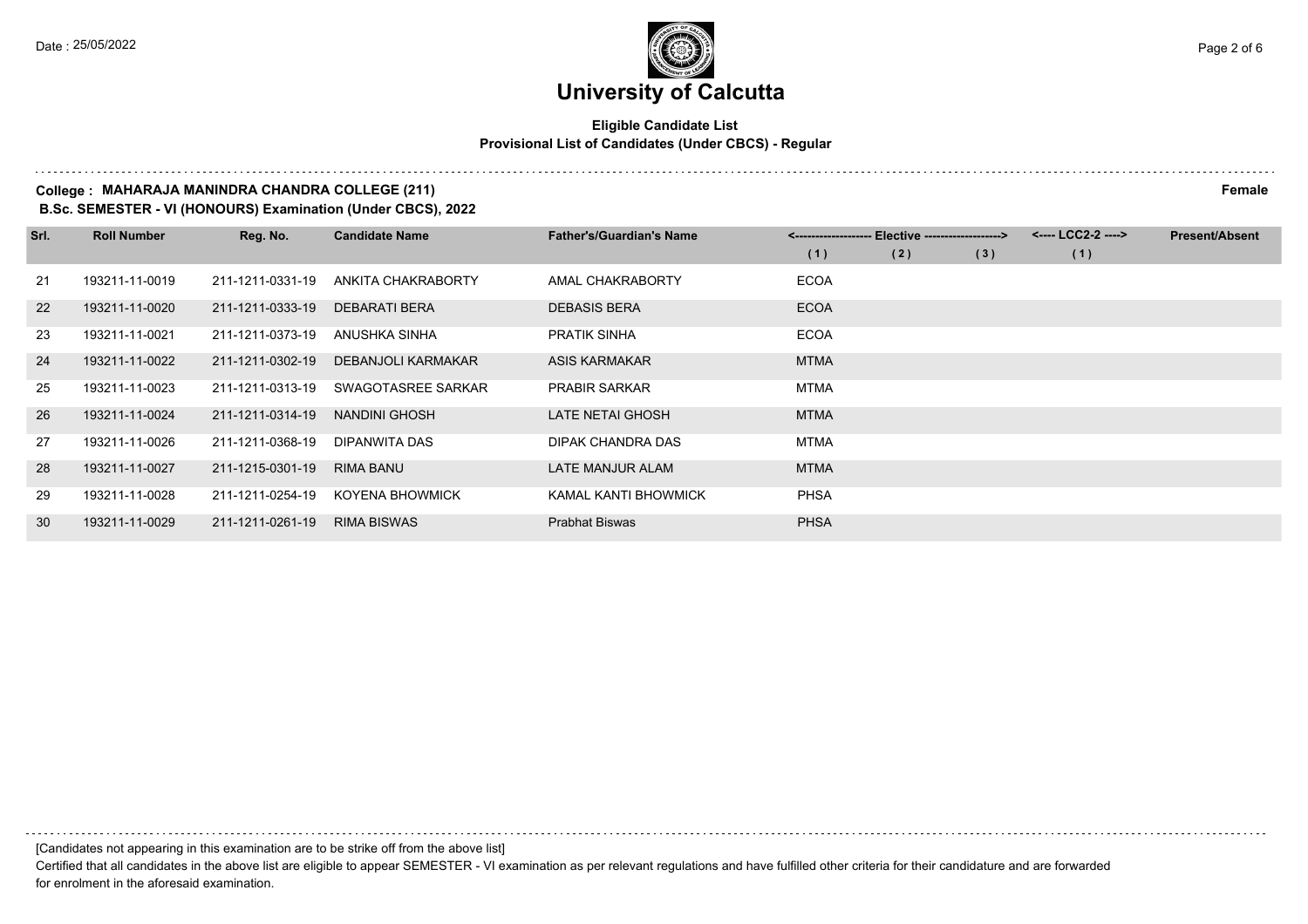### **Eligible Candidate List Provisional List of Candidates (Under CBCS) - Regular**

#### **College : MAHARAJA MANINDRA CHANDRA COLLEGE (211) Male**

**B.Sc. SEMESTER - VI (HONOURS) Examination (Under CBCS), 2022**

| Srl.         | <b>Roll Number</b> | Reg. No.                       | <b>Candidate Name</b>               | <b>Father's/Guardian's Name</b> |             | <------------------- Elective -------------------> |     | <---- LCC2-2 ----> | <b>Present/Absent</b> |
|--------------|--------------------|--------------------------------|-------------------------------------|---------------------------------|-------------|----------------------------------------------------|-----|--------------------|-----------------------|
|              |                    |                                |                                     |                                 | (1)         | (2)                                                | (3) | (1)                |                       |
| 1            | 183211-21-0054     | 211-1111-0345-18               | <b>RITWIK SAHA</b>                  | <b>SUBAL SAHA</b>               | <b>ECOA</b> |                                                    |     |                    |                       |
| $\mathbf{2}$ | 183211-21-0112     | 211-1111-0912-18               | ANUPAM MUKHOPADHYAY                 | <b>TAPAS KR MUKHOPADHYAY</b>    | <b>PHSA</b> |                                                    |     |                    |                       |
| 3            | 193211-21-0001     | 211-1111-0275-19 SRIJEET DEY   |                                     | SHIBU KUMAR DEY                 | <b>CEMA</b> |                                                    |     |                    |                       |
| 4            | 193211-21-0003     | 211-1111-0277-19               | TATHAGATA MITRA                     | Sibasish Mitra                  | <b>CEMA</b> |                                                    |     |                    |                       |
| 5            | 193211-21-0004     | 211-1111-0279-19               | SOUJANNYA CHOWDHURY                 | <b>SK ABDUL LATIF</b>           | <b>CEMA</b> |                                                    |     |                    |                       |
| 6            | 193211-21-0005     | 211-1111-0281-19               | <b>PRITAM GHOSH</b>                 | <b>AMAL GHOSH</b>               | <b>CEMA</b> |                                                    |     |                    |                       |
| $7^{\circ}$  | 193211-21-0006     | 211-1111-0282-19 SUROJIT DUTTA |                                     | LATE SWAPAN KUMAR DUTTA         | <b>CEMA</b> |                                                    |     |                    |                       |
| 8            | 193211-21-0008     | 211-1111-0285-19               | RITTIK CHOUDHURI                    | KINGSHUK CHOUDHURI              | <b>CEMA</b> |                                                    |     |                    |                       |
| 9            | 193211-21-0009     | 211-1111-0291-19               | SOUMYADEEP HALDER                   | <b>BIBHAS HALDER</b>            | <b>CEMA</b> |                                                    |     |                    |                       |
| 10           | 193211-21-0010     | 211-1111-0292-19               | PRADIPTA PRAMANIK                   | PRABIR PRAMANIK                 | <b>CEMA</b> |                                                    |     |                    |                       |
| 11           | 193211-21-0012     | 211-1111-0295-19               | <b>RAJESH SHAW</b>                  | <b>BIJAY SHAW</b>               | <b>CEMA</b> |                                                    |     |                    |                       |
| 12           | 193211-21-0013     | 211-1111-0297-19 TIAS DAS      |                                     | <b>TUSHAR KANTI DAS</b>         | <b>CEMA</b> |                                                    |     |                    |                       |
| 13           | 193211-21-0015     | 211-1111-0300-19               | ARIJIT BHATTACHARYA                 | SOVAKAR BHATTACHARYA            | <b>CEMA</b> |                                                    |     |                    |                       |
| 14           | 193211-21-0016     | 211-1111-0365-19               | SHREEJIT SETT                       | <b>MONOJIT SETT</b>             | <b>CEMA</b> |                                                    |     |                    |                       |
| 15           | 193211-21-0021     | 211-1111-0341-19               | ABIR MONDAL                         | Late Subir Mondal               | <b>CMSA</b> |                                                    |     |                    |                       |
| 16           | 193211-21-0022     |                                | 211-1111-0342-19 SOUMYADIP TARAFDAR | <b>SUNIL TARAFDAR</b>           | <b>CMSA</b> |                                                    |     |                    |                       |
| 17           | 193211-21-0023     | 211-1111-0343-19               | <b>DIGANTA ADAK</b>                 | SANKU CHARAN ADAK               | <b>CMSA</b> |                                                    |     |                    |                       |
| 18           | 193211-21-0024     | 211-1111-0344-19               | <b>TUHIN CHANDRA</b>                | Ujjal Chandra                   | <b>CMSA</b> |                                                    |     |                    |                       |
| 19           | 193211-21-0026     | 211-1111-0346-19               | ANINDRA MOHAN SAHA                  | Ananda mohan saha               | <b>CMSA</b> |                                                    |     |                    |                       |
| 20           | 193211-21-0027     | 211-1111-0347-19               | <b>KUNAL PAL</b>                    | Kanak Pal                       | <b>CMSA</b> |                                                    |     |                    |                       |

[Candidates not appearing in this examination are to be strike off from the above list]

Certified that all candidates in the above list are eligible to appear SEMESTER - VI examination as per relevant regulations and have fulfilled other criteria for their candidature and are forwarded for enrolment in the aforesaid examination.

. . . . . . .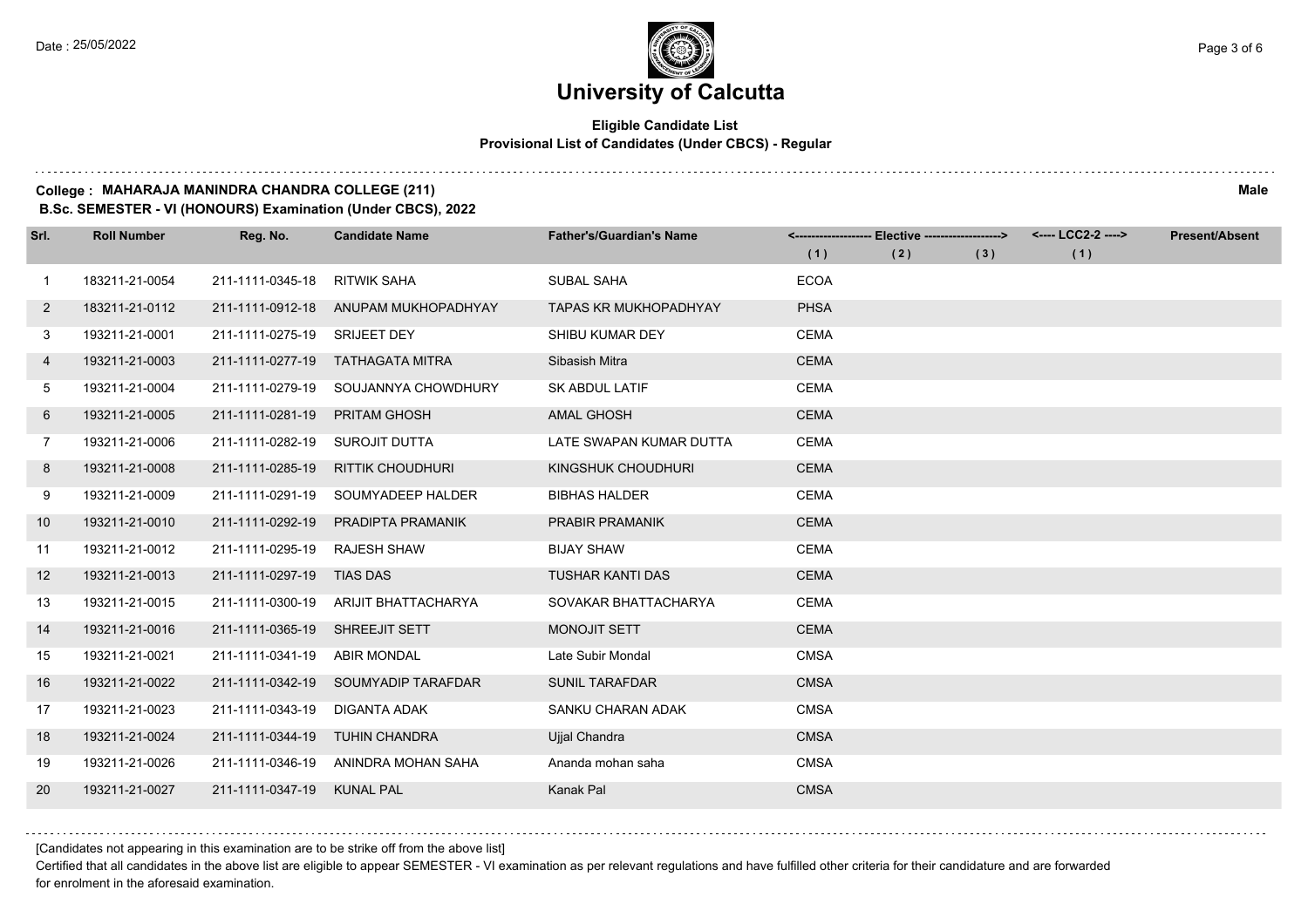### **Eligible Candidate List Provisional List of Candidates (Under CBCS) - Regular**

#### **College : MAHARAJA MANINDRA CHANDRA COLLEGE (211) Male**

**B.Sc. SEMESTER - VI (HONOURS) Examination (Under CBCS), 2022**

| Srl. | <b>Roll Number</b> | Reg. No.                     | <b>Candidate Name</b>           | <b>Father's/Guardian's Name</b> | (1)         | <------------------- Elective -------------------><br>(2) | (3) | <---- LCC2-2 ----><br>(1) | <b>Present/Absent</b> |
|------|--------------------|------------------------------|---------------------------------|---------------------------------|-------------|-----------------------------------------------------------|-----|---------------------------|-----------------------|
| 21   | 193211-21-0028     | 211-1111-0351-19             | SUBHENDU SAHA                   | <b>JHANTU KUMAR SAHA</b>        | <b>CMSA</b> |                                                           |     |                           |                       |
| 22   | 193211-21-0029     | 211-1111-0352-19             | <b>PRITAM BISWAS</b>            | <b>CHIRANJIB BISWAS</b>         | <b>CMSA</b> |                                                           |     |                           |                       |
| 23   | 193211-21-0030     | 211-1111-0353-19             | ARNAB MANNA                     | Aloke Manna                     | <b>CMSA</b> |                                                           |     |                           |                       |
| 24   | 193211-21-0031     | 211-1111-0354-19             | RAJIV YADAV                     | <b>ASHOK YADAV</b>              | <b>CMSA</b> |                                                           |     |                           |                       |
| 25   | 193211-21-0033     | 211-1111-0356-19             | ARJUNMOY KESHAB KARFA           | SUSHANTA KUMAR KARFA            | <b>CMSA</b> |                                                           |     |                           |                       |
| 26   | 193211-21-0034     | 211-1111-0357-19             | <b>SUPRIYO BISWAS</b>           | <b>RAGHUNATH BISWAS</b>         | <b>CMSA</b> |                                                           |     |                           |                       |
| 27   | 193211-21-0037     | 211-1111-0362-19             | AKASH YADAV                     | Subhash Chandra Yadav           | <b>CMSA</b> |                                                           |     |                           |                       |
| 28   | 193211-21-0039     | 211-1112-0339-19             | <b>PRAKASH BISWAS</b>           | <b>BRAJABASHI BISWAS</b>        | <b>CMSA</b> |                                                           |     |                           |                       |
| 29   | 193211-21-0040     | 211-1112-0358-19             | SANDIPAN SINGHA                 | SUBHAS CHANDRA SINGHA           | <b>CMSA</b> |                                                           |     |                           |                       |
| 30   | 193211-21-0041     | 211-1112-0370-19             | SHAYANDEEP DAS                  | LATE DEBI KUMAR DAS             | <b>CMSA</b> |                                                           |     |                           |                       |
| 31   | 193211-21-0042     | 211-1114-0335-19             | NIKETAN PAL                     | Nemai Chandra Pal               | <b>CMSA</b> |                                                           |     |                           |                       |
| 32   | 193211-21-0043     |                              | 211-1114-0336-19 TAMAL BHANDARI | <b>UTPAL BHANDARI</b>           | <b>CMSA</b> |                                                           |     |                           |                       |
| 33   | 193211-21-0044     | 211-1114-0337-19             | ABHISHAKE PAL                   | AMIT KUMAR PAL                  | <b>CMSA</b> |                                                           |     |                           |                       |
| 34   | 193211-21-0045     | 211-1114-0338-19             | SUPRIYO MARIK                   | Sujit Kumar Marik               | <b>CMSA</b> |                                                           |     |                           |                       |
| 35   | 193211-21-0046     | 211-1114-0369-19 SOURAV DAS  |                                 | SANJIB DAS                      | <b>CMSA</b> |                                                           |     |                           |                       |
| 36   | 193211-21-0048     | 211-1111-0330-19 ANIK DAS    |                                 | DIPTENDRA NATH DAS              | <b>ECOA</b> |                                                           |     |                           |                       |
| 37   | 193211-21-0050     | 211-1111-0334-19             | <b>RETHIK MUKHARJEE</b>         | PIJUS MUKHERJEE                 | <b>ECOA</b> |                                                           |     |                           |                       |
| 38   | 193211-21-0052     | 211-1111-0306-19             | ABIR DEY                        | <b>BIPLAB DEY</b>               | <b>MTMA</b> |                                                           |     |                           |                       |
| 39   | 193211-21-0053     | 211-1111-0312-19             | ANIRBAN BASAK                   | <b>TAPAN BASAK</b>              | <b>MTMA</b> |                                                           |     |                           |                       |
| 40   | 193211-21-0054     | 211-1111-0316-19 ANKIT KUNDU |                                 | Avijit Kundu                    | <b>MTMA</b> |                                                           |     |                           |                       |

[Candidates not appearing in this examination are to be strike off from the above list]

Certified that all candidates in the above list are eligible to appear SEMESTER - VI examination as per relevant regulations and have fulfilled other criteria for their candidature and are forwarded for enrolment in the aforesaid examination.

. . . . . . .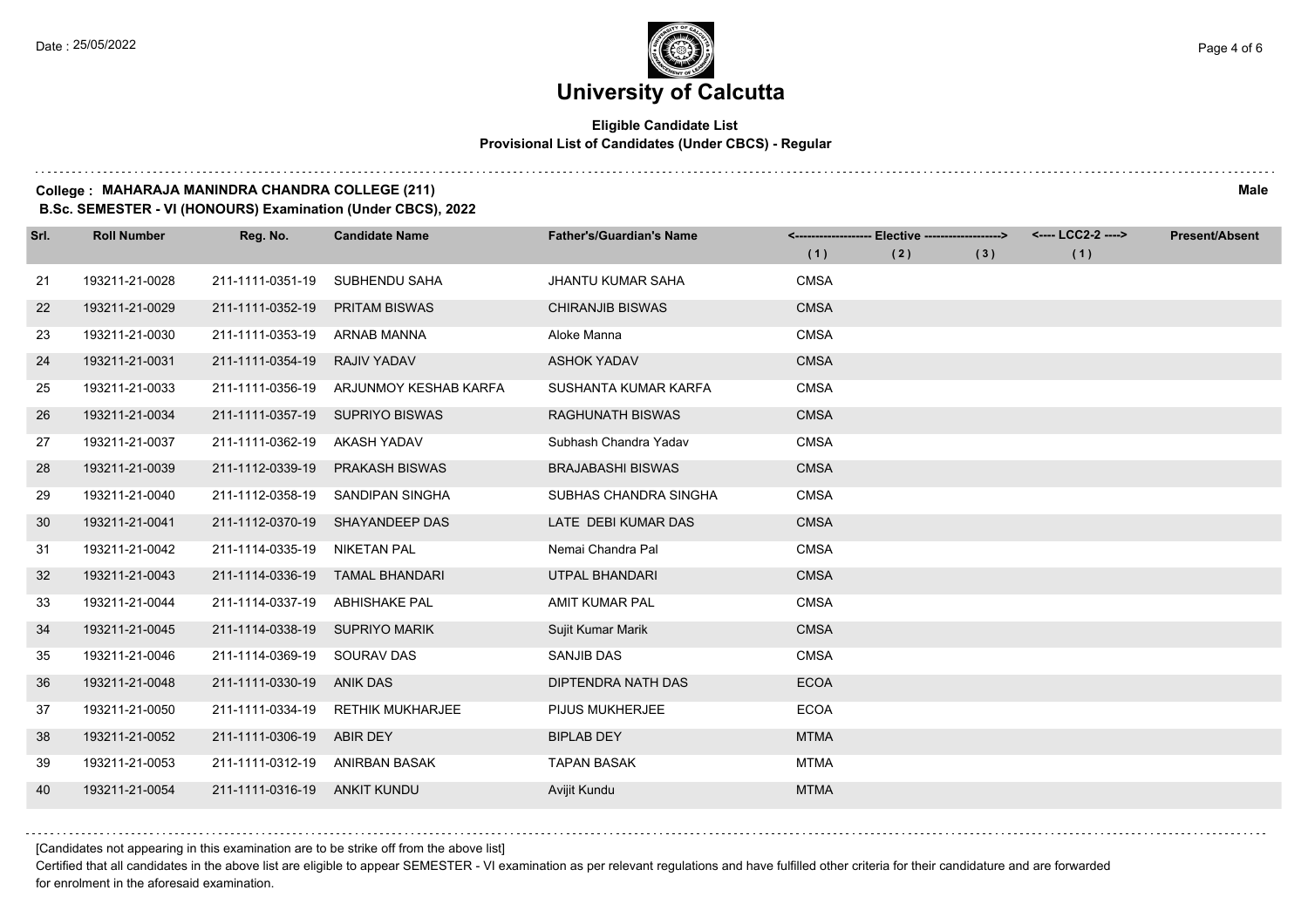$1.111$ 

# **University of Calcutta**

## **Eligible Candidate List Provisional List of Candidates (Under CBCS) - Regular**

#### **College : MAHARAJA MANINDRA CHANDRA COLLEGE (211) Male**

**B.Sc. SEMESTER - VI (HONOURS) Examination (Under CBCS), 2022**

| Srl. | <b>Roll Number</b> | Reg. No.                       | <b>Candidate Name</b>               | <b>Father's/Guardian's Name</b> | (1)         | <------------------- Elective ------------------><br>(2) | (3) | (1) | <b>Present/Absent</b> |
|------|--------------------|--------------------------------|-------------------------------------|---------------------------------|-------------|----------------------------------------------------------|-----|-----|-----------------------|
| 41   | 193211-21-0055     | 211-1111-0318-19               | <b>HRITICK BANERJEE</b>             | <b>RAJESH BANERJEE</b>          | <b>MTMA</b> |                                                          |     |     |                       |
| 42   | 193211-21-0056     | 211-1111-0322-19               | <b>MAYANK AGARWAL</b>               | PRADEEP KUMAR AGARWAL           | <b>MTMA</b> |                                                          |     |     |                       |
| 43   | 193211-21-0057     | 211-1111-0324-19               | <b>INDRAJIT MAHATO</b>              | <b>CHANDAN MAHATO</b>           | <b>MTMA</b> |                                                          |     |     |                       |
| 44   | 193211-21-0058     | 211-1111-0372-19               | OMKARANANDA KULAVI                  | <b>BHOLANATH KULAVI</b>         | <b>MTMA</b> |                                                          |     |     |                       |
| 45   | 193211-21-0059     | 211-1112-0303-19               | SUBHAJIT NASKAR                     | SUNIL KR NASKAR                 | <b>MTMA</b> |                                                          |     |     |                       |
| -46  | 193211-21-0060     | 211-1112-0307-19               | <b>MRINAL HALDER</b>                | <b>MANOJ HALDER</b>             | <b>MTMA</b> |                                                          |     |     |                       |
| 47   | 193211-21-0061     | 211-1112-0310-19 PROTIK SARKAR |                                     | <b>PRABIR SARKAR</b>            | <b>MTMA</b> |                                                          |     |     |                       |
| 48   | 193211-21-0062     | 211-1112-0311-19 SUMAN MONDAL  |                                     | SUDHANSU MONDAL                 | <b>MTMA</b> |                                                          |     |     |                       |
| 49   | 193211-21-0063     | 211-1112-0315-19               | BHASKAR ROY                         | BIBEKANANDA ROY                 | <b>MTMA</b> |                                                          |     |     |                       |
| 50   | 193211-21-0064     | 211-1112-0323-19               | <b>HARDEV RAY</b>                   | <b>BHOLANATH RAY</b>            | <b>MTMA</b> |                                                          |     |     |                       |
| 51   | 193211-21-0065     | 211-1112-0367-19 BIJOY BAG     |                                     | <b>ASHOKE BAG</b>               | <b>MTMA</b> |                                                          |     |     |                       |
| 52   | 193211-21-0066     | 211-1114-0308-19               | NITESH KUMAR PANDIT                 | <b>MANOJ KUMAR PANDIT</b>       | <b>MTMA</b> |                                                          |     |     |                       |
| 53   | 193211-21-0067     | 211-1114-0309-19               | <b>NILADRI PAUL</b>                 | <b>NIRMAL PAUL</b>              | <b>MTMA</b> |                                                          |     |     |                       |
| 54   | 193211-21-0068     | 211-1114-0317-19               | NIRAJ YADAV                         | <b>RAJ KUMAR YADAV</b>          | <b>MTMA</b> |                                                          |     |     |                       |
| 55   | 193211-21-0069     | 211-1114-0320-19               | AMIT PAUL                           | <b>SUKUMAR PAUL</b>             | <b>MTMA</b> |                                                          |     |     |                       |
| 56   | 193211-21-0071     | 211-1115-0305-19               | <b>MOMTAJUL ALAM</b>                | <b>MIRAJUL ISLAM</b>            | <b>MTMA</b> |                                                          |     |     |                       |
| 57   | 193211-21-0072     | 211-1115-0319-19               | <b>MIRAJUL MOLLA</b>                | Mohammad Ali Molla              | <b>MTMA</b> |                                                          |     |     |                       |
| 58   | 193211-21-0073     | 143-1114-0428-17               | <b>CHAYAN GHOSH</b>                 | PREMANKUR GHOSH                 | <b>PHSA</b> |                                                          |     |     |                       |
| 59   | 193211-21-0074     |                                | 211-1111-0250-19 PRITHWIJIT BHADURI | PABITRA KUMAR BHADURI           | <b>PHSA</b> |                                                          |     |     |                       |
| 60   | 193211-21-0075     | 211-1111-0251-19 AYAN DAS      |                                     | SEBAK RANJAN DAS                | <b>PHSA</b> |                                                          |     |     |                       |

[Candidates not appearing in this examination are to be strike off from the above list]

Certified that all candidates in the above list are eligible to appear SEMESTER - VI examination as per relevant regulations and have fulfilled other criteria for their candidature and are forwarded for enrolment in the aforesaid examination.

. . . . . . .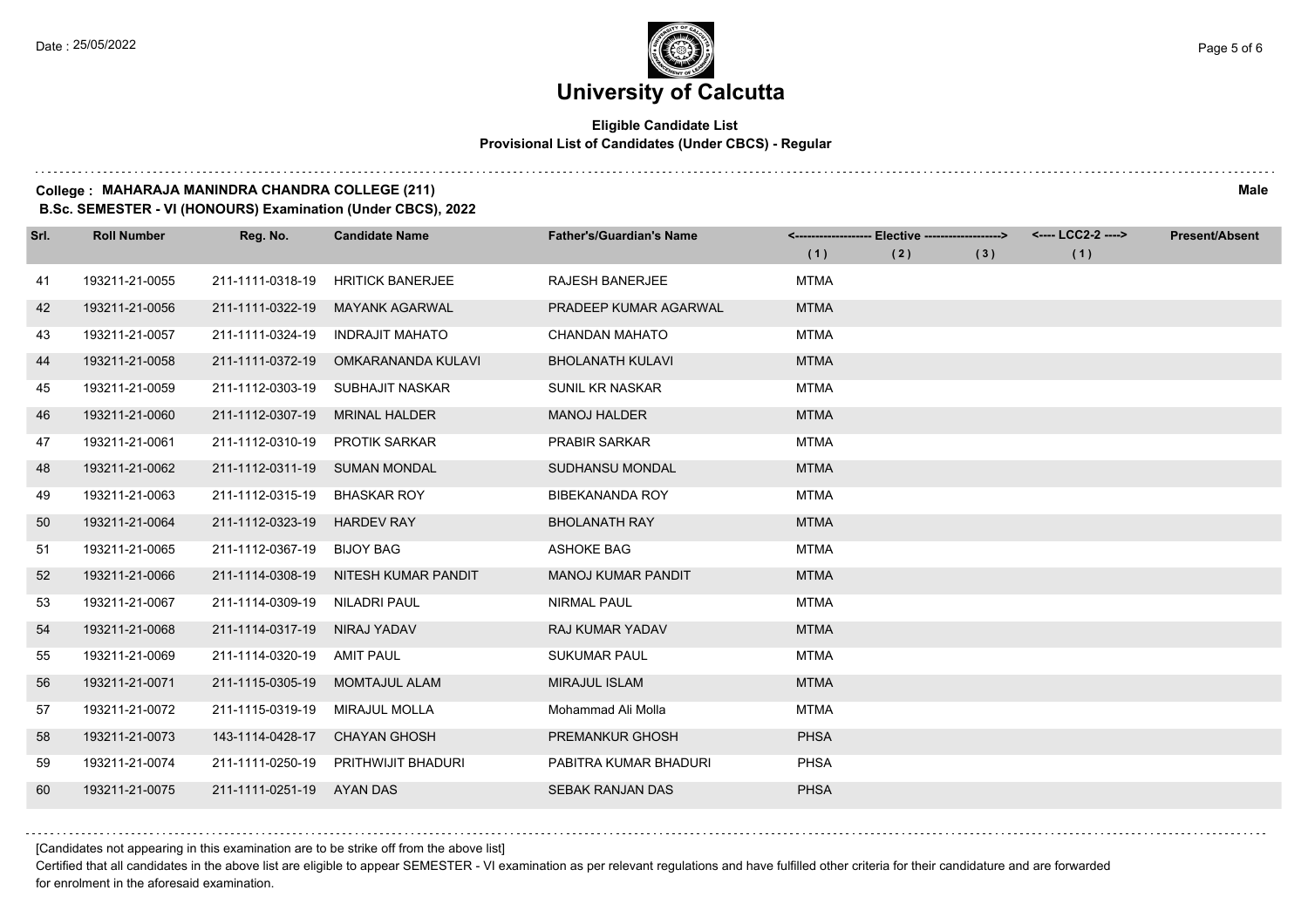### **Eligible Candidate List Provisional List of Candidates (Under CBCS) - Regular**

#### **College : MAHARAJA MANINDRA CHANDRA COLLEGE (211) Male**

**B.Sc. SEMESTER - VI (HONOURS) Examination (Under CBCS), 2022**

| Srl. | <b>Roll Number</b> | Reg. No.         | <b>Candidate Name</b>      | <b>Father's/Guardian's Name</b> |             | Elective -------------------> |     | <---- LCC2-2 ----> | <b>Present/Absent</b> |
|------|--------------------|------------------|----------------------------|---------------------------------|-------------|-------------------------------|-----|--------------------|-----------------------|
|      |                    |                  |                            |                                 | (1)         | (2)                           | (3) | (1)                |                       |
| 61   | 193211-21-0076     | 211-1111-0252-19 | SANKHA CHATTERJEE          | <b>BASUDEB CHATTERJEE</b>       | <b>PHSA</b> |                               |     |                    |                       |
| 62   | 193211-21-0078     | 211-1111-0256-19 | <b>TANUMOY DAS</b>         | <b>LATE TARUN DAS</b>           | <b>PHSA</b> |                               |     |                    |                       |
| 63   | 193211-21-0080     | 211-1111-0258-19 | <b>ARNAB BOSE</b>          | Ashoke Bose                     | <b>PHSA</b> |                               |     |                    |                       |
| 64   | 193211-21-0081     | 211-1111-0259-19 | <b>SOHAM BHATTACHARJEE</b> | SWAPAN BHATTACHARJEE            | <b>PHSA</b> |                               |     |                    |                       |
| 65   | 193211-21-0082     | 211-1111-0260-19 | <b>MD TOHID SOLANKI</b>    | Md shakil Solanki               | <b>PHSA</b> |                               |     |                    |                       |
| 66   | 193211-21-0084     | 211-1111-0263-19 | SOUMYADIP SAU              | ARABINDA SAU                    | <b>PHSA</b> |                               |     |                    |                       |
| 67   | 193211-21-0086     | 211-1111-0266-19 | <b>AMIT MONDAL</b>         | LATE AMAR MONDAL                | PHSA        |                               |     |                    |                       |
| 68   | 193211-21-0087     | 211-1111-0267-19 | <b>ABHISHEK SINGH</b>      | Sailesh Kumar Singh             | <b>PHSA</b> |                               |     |                    |                       |
| 69   | 193211-21-0088     | 211-1111-0268-19 | AVIK GUHA                  | LATE SHIBSHANKAR GUHA           | <b>PHSA</b> |                               |     |                    |                       |
| 70   | 193211-21-0089     | 211-1111-0269-19 | ARIJIT SEN                 | PRASANTA KUMAR SEN              | <b>PHSA</b> |                               |     |                    |                       |
| 71   | 193211-21-0090     | 211-1111-0270-19 | ANURAG KUMAR RAY           | <b>ANIL RAY</b>                 | <b>PHSA</b> |                               |     |                    |                       |
| 72   | 193211-21-0091     | 211-1111-0271-19 | <b>RISHI SINGHA</b>        | <b>ASHOK SINGHA</b>             | <b>PHSA</b> |                               |     |                    |                       |
| 73   | 193211-21-0092     | 211-1111-0272-19 | <b>ANIKET BALMIKI</b>      | <b>SURESH BALMIKI</b>           | <b>PHSA</b> |                               |     |                    |                       |
| 74   | 193211-21-0093     | 211-1111-0273-19 | <b>SUPRATIM DE</b>         | PRABIR KUMAR DE                 | <b>PHSA</b> |                               |     |                    |                       |
| 75   | 193211-21-0095     | 211-1112-0264-19 | MRIGANKA SHEKHAR PODDAR    | PARESH CHANDRA PODDER           | PHSA        |                               |     |                    |                       |
| 76   | 193211-21-0096     | 211-1114-0255-19 | <b>AKASH NANDI</b>         | <b>BANKU BEHARI NANDI</b>       | <b>PHSA</b> |                               |     |                    |                       |
| 77   | 193211-21-0097     | 211-1114-0364-19 | RAJARSHI DUTTA             | NAROTTAM DUTTA                  | <b>PHSA</b> |                               |     |                    |                       |

[Candidates not appearing in this examination are to be strike off from the above list]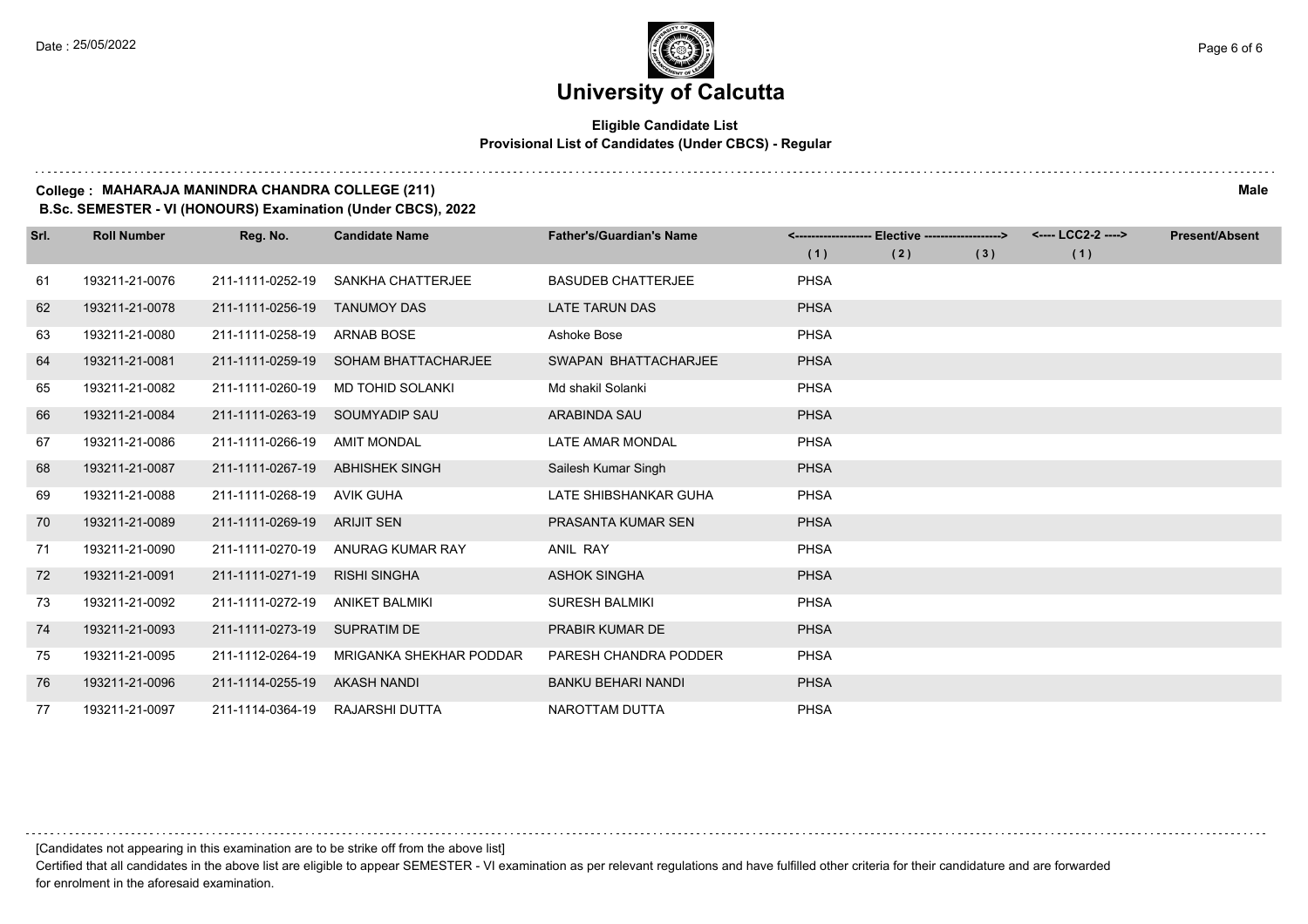## **Eligible Candidate List Provisional List of Candidates (Under CBCS) - Regular**

## **College : MAHARAJA MANINDRA CHANDRA COLLEGE (211) Female**

**B.Sc. SEMESTER - VI (GENERAL) Examination (Under CBCS), 2022**

| Srl.           | <b>Roll Number</b> | Reg. No.         | <b>Candidate Name</b> | <b>Father's/Guardian's Name</b> | Elective -------------------><br><------------------- |             |             | <---- LCC2-2 ----> | <b>Present/Absent</b> |
|----------------|--------------------|------------------|-----------------------|---------------------------------|-------------------------------------------------------|-------------|-------------|--------------------|-----------------------|
|                |                    |                  |                       |                                 | (1)                                                   | (2)         | (3)         | (1)                |                       |
|                | 183211-12-0014     | 211-1212-1045-18 | <b>DIPIKA MANDAL</b>  | DEBIPRASAD MANDAL               | <b>CMSG</b>                                           | MTMG        | <b>PHSG</b> |                    |                       |
| 2              | 193211-12-0002     | 211-1211-0770-19 | NITYA MISHRA          | <b>UMESH MISHRA</b>             | <b>BOTG</b>                                           | <b>CEMG</b> | ZOOG        |                    |                       |
| 3              | 193211-12-0005     | 211-1215-0773-19 | SALEHA KHATOON        | AKHTAR ALI DADA                 | <b>BOTG</b>                                           | <b>CEMG</b> | ZOOG        |                    |                       |
| $\overline{4}$ | 193211-12-0006     | 211-1211-0760-19 | SUSMITA CHATTERJEE    | SUBRATA CHATTERJEE              | <b>BOTG</b>                                           | <b>CEMG</b> | ZOOG        |                    |                       |
| 5              | 193211-12-0007     | 211-1211-0772-19 | TAMANNA KHATUN        | SAFIKAR RAHAMAN                 | <b>BOTG</b>                                           | <b>CEMG</b> | ZOOG        |                    |                       |
| 6              | 193211-12-0008     | 211-1211-0748-19 | ANKITA GHOSH          | SHIB SANKAR GHOSH               | <b>CEMG</b>                                           | <b>MTMG</b> | <b>PHSG</b> |                    |                       |
|                | 193211-12-0009     | 211-1215-0743-19 | AFSANA YASMIN         | MD NASIM ANWAR                  | <b>CEMG</b>                                           | MTMG        | <b>PHSG</b> |                    |                       |

[Candidates not appearing in this examination are to be strike off from the above list]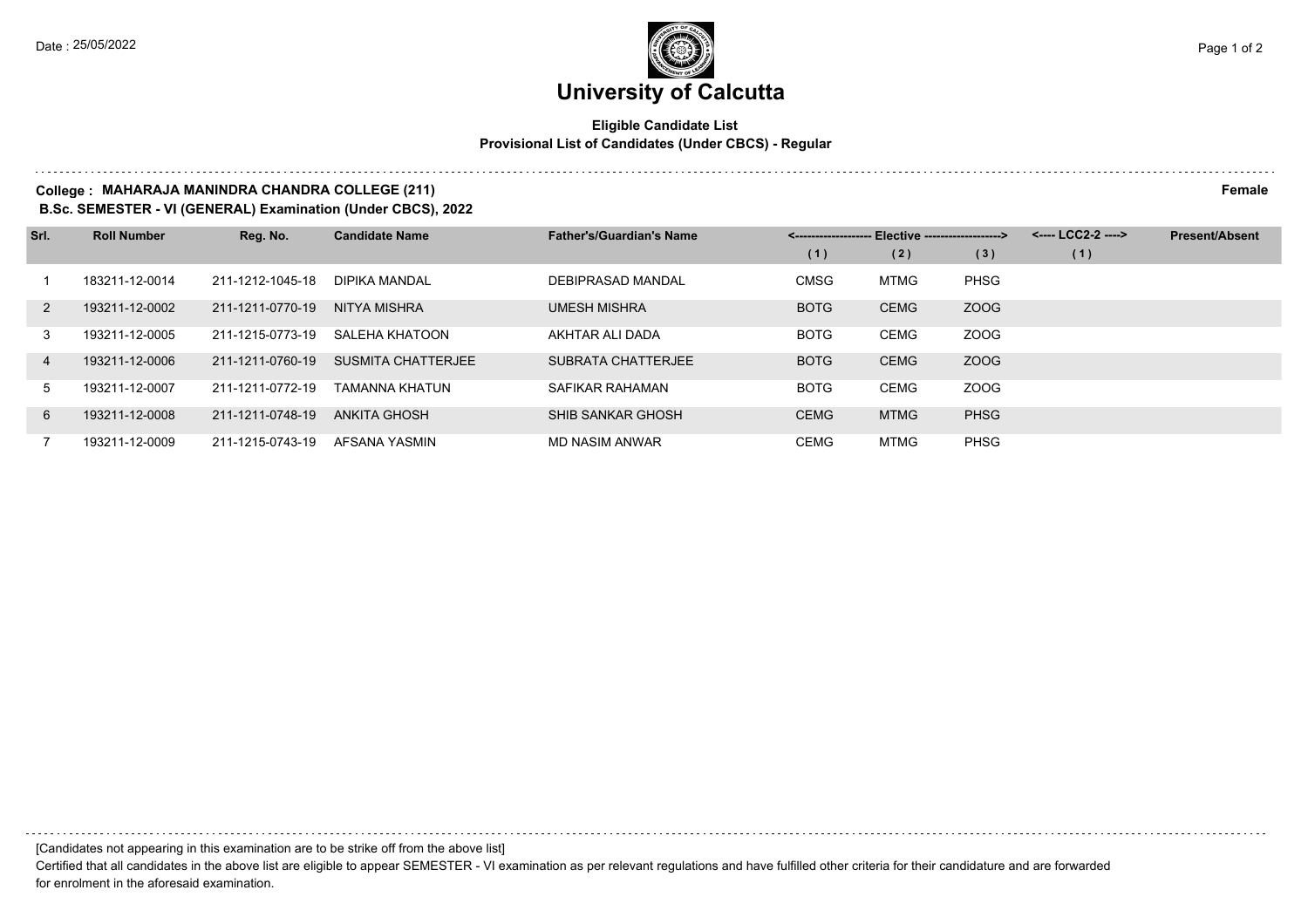## **Eligible Candidate List Provisional List of Candidates (Under CBCS) - Regular**

#### **College : MAHARAJA MANINDRA CHANDRA COLLEGE (211) Male**

**B.Sc. SEMESTER - VI (GENERAL) Examination (Under CBCS), 2022**

| Srl.           | <b>Roll Number</b> | Reg. No.                       | <b>Candidate Name</b>               | <b>Father's/Guardian's Name</b> |             | <-------------------- Elective ------------------> |             | <---- LCC2-2 ----> | <b>Present/Absent</b> |
|----------------|--------------------|--------------------------------|-------------------------------------|---------------------------------|-------------|----------------------------------------------------|-------------|--------------------|-----------------------|
|                |                    |                                |                                     |                                 | (1)         | (2)                                                | (3)         | (1)                |                       |
| $\mathbf{1}$   | 183211-22-0021     | 211-1111-0707-18               | <b>ARIJIT SAHA</b>                  | <b>CHINMOY SAHA</b>             | <b>CEMG</b> | <b>MTMG</b>                                        | <b>PHSG</b> |                    |                       |
| $\mathbf{2}$   | 183211-22-0039     |                                | 211-1111-0708-18 RAUNAQ CHATTERJEE  | <b>DIPANKAR CHATTERJEE</b>      | <b>CMSG</b> | <b>MTMG</b>                                        | <b>PHSG</b> |                    |                       |
| 3              | 183211-22-0041     | 211-1111-0925-18 AYAN SAHA     |                                     | <b>CHANDAN SAHA</b>             | <b>CMSG</b> | <b>MTMG</b>                                        | <b>PHSG</b> |                    |                       |
| 4              | 183211-22-0042     | 211-1112-0698-18 KARAN BALMIKI |                                     | <b>ANAND BALMIKI</b>            | <b>CEMG</b> | <b>MTMG</b>                                        | <b>PHSG</b> |                    |                       |
| $5^{\circ}$    | 193211-22-0001     | 211-1111-0767-19               | HARI KANT YADAV                     | <b>SHIV KUMAR YADAV</b>         | <b>BOTG</b> | <b>CEMG</b>                                        | ZOOG        |                    |                       |
| 6              | 193211-22-0002     | 211-1112-0771-19               | SOUMYDIP BAIDYA                     | <b>BIMAN BAIDYA</b>             | <b>BOTG</b> | <b>CEMG</b>                                        | ZOOG        |                    |                       |
| $\overline{7}$ | 193211-22-0005     | 211-1111-0758-19 AKASH TEWARI  |                                     | Sanjai Tewari                   | <b>BOTG</b> | <b>CEMG</b>                                        | ZOOG        |                    |                       |
| 8              | 193211-22-0006     | 211-1111-0762-19               | INDRASISH DUTTA                     | Indranil Dutta                  | <b>BOTG</b> | <b>CEMG</b>                                        | ZOOG        |                    |                       |
| 9              | 193211-22-0007     | 211-1111-0763-19               | LAKSHMI NARAYAN JHA                 | Pashu Pati Jha                  | <b>BOTG</b> | <b>CEMG</b>                                        | ZOOG        |                    |                       |
| 10             | 193211-22-0010     | 211-1115-0757-19               | MD ALTAMAS KABIR                    | MD LUTHFAR RAHMAN               | <b>BOTG</b> | <b>CEMG</b>                                        | ZOOG        |                    |                       |
| 11             | 193211-22-0012     |                                | 211-1111-0745-19 GOURAB CHHETRI     | Manoj Chhetri                   | <b>CEMG</b> | <b>MTMG</b>                                        | <b>PHSG</b> |                    |                       |
| 12             | 193211-22-0013     |                                | 211-1111-0746-19 SOUMIK ADHIKARY    | Sabyasachi adhikary             | <b>CEMG</b> | <b>MTMG</b>                                        | <b>PHSG</b> |                    |                       |
| 13             | 193211-22-0014     |                                | 211-1111-0747-19 SOUVIK KARMAKAR    | <b>SRIDAM KARMAKAR</b>          | <b>CEMG</b> | <b>MTMG</b>                                        | <b>PHSG</b> |                    |                       |
| 14             | 193211-22-0015     | 211-1111-0749-19               | SURAJ KUMAR                         | Arun Kumar                      | <b>CEMG</b> | <b>MTMG</b>                                        | PHSG        |                    |                       |
| 15             | 193211-22-0017     | 211-1111-0751-19               | PHULENDAR KUMAR                     | <b>BUDHAN SHAH</b>              | <b>CEMG</b> | <b>MTMG</b>                                        | <b>PHSG</b> |                    |                       |
| 16             | 193211-22-0020     | 211-1111-0774-19 AYUSH MISHRA  |                                     | Nagendra Mishra                 | <b>CMSG</b> | <b>MTMG</b>                                        | <b>PHSG</b> |                    |                       |
| 17             | 193211-22-0021     | 211-1112-0755-19               | CHAYAN RAJBANSHI                    | <b>BADAL RAJBANSHI</b>          | <b>CEMG</b> | <b>MTMG</b>                                        | <b>PHSG</b> |                    |                       |
| 18             | 193211-22-0024     | 211-1114-0753-19 SURAJ YADAV   |                                     | <b>MOHAN YADAV</b>              | <b>CEMG</b> | <b>MTMG</b>                                        | <b>PHSG</b> |                    |                       |
| 19             | 193211-22-0025     | 211-1114-0754-19 ANIMESH PAL   |                                     | <b>AMIT KUMAR PAL</b>           | <b>CMSG</b> | <b>MTMG</b>                                        | <b>PHSG</b> |                    |                       |
| 20             | 193211-22-0026     |                                | 117-1111-0668-18 ABDUL SAQLAIN KHAN | ABDUL WASIM KHAN                | <b>CEMG</b> | <b>MTMG</b>                                        | <b>PHSG</b> |                    |                       |

[Candidates not appearing in this examination are to be strike off from the above list]